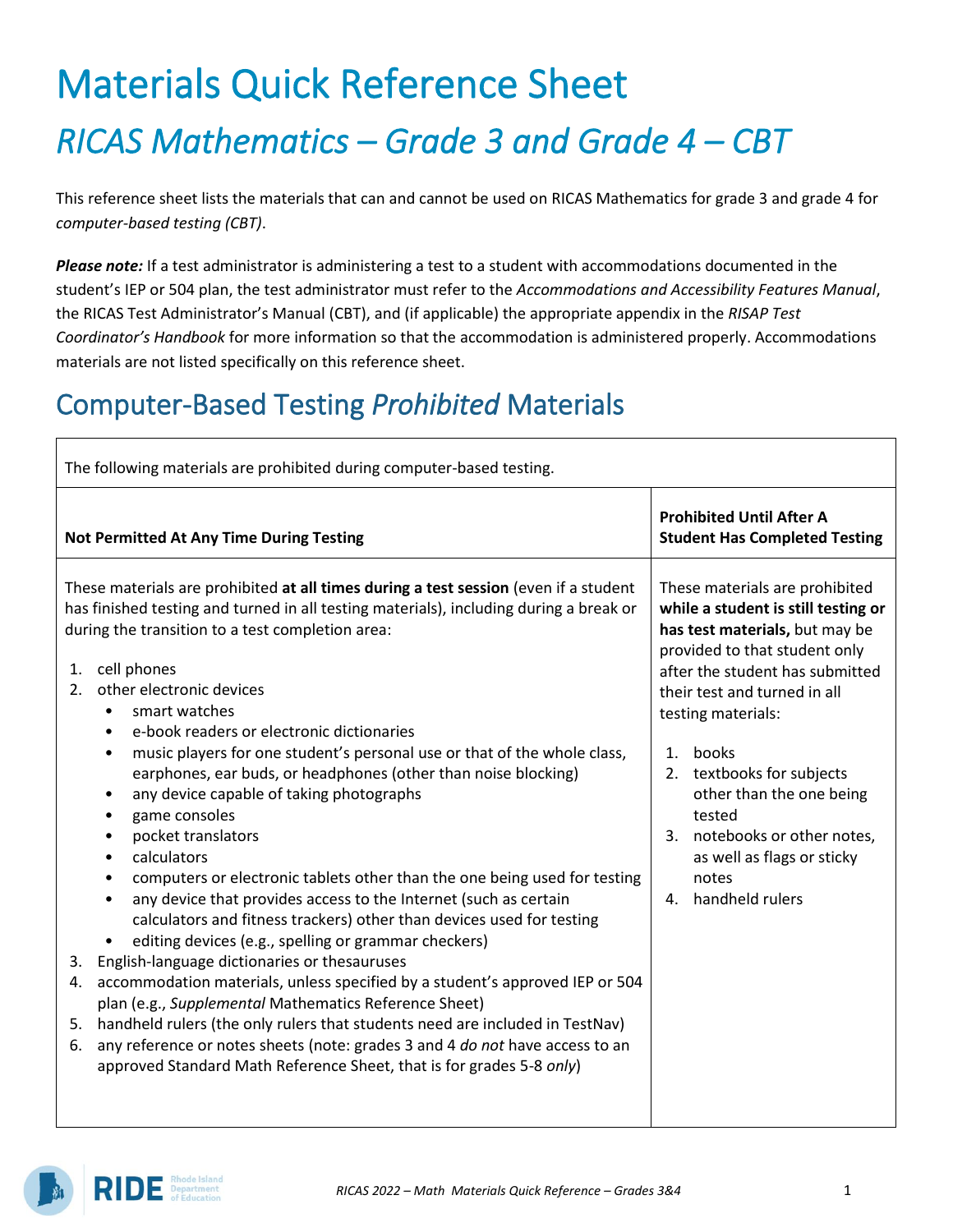### Computer-Based Testing *Required and Permitted* Materials

Please note that these materials are those provided by test administrators to students. Tools embedded in TestNav can be reviewed in the Test Coordinator's Manual (page 33) and the Test Administrator's Manual for CBT (pages 12-13). Further details about required and permitted materials can be found in the TCM (pages 31-37) and in the CBT TAM (pages 11-15).

*Reminder:* Calculators are *not permitted for students in grades 3-6 on either session* for RICAS Mathematics, except as a documented Special Access Accommodation (see the *Accommodations and Accessibility Features Manual*).

#### *Session 1 & Session 2*

| <b>Required Materials</b>                                                                                                                                                                                                                                                                                                                                                                                                                                                                                                                                                                                                                                                                                                                                             | <b>Permitted Materials</b>                                                                                                                                                                                                                                                                                                                                                                                                                                                                                                                                                                                                                                                                                                                                                                                                                                           |
|-----------------------------------------------------------------------------------------------------------------------------------------------------------------------------------------------------------------------------------------------------------------------------------------------------------------------------------------------------------------------------------------------------------------------------------------------------------------------------------------------------------------------------------------------------------------------------------------------------------------------------------------------------------------------------------------------------------------------------------------------------------------------|----------------------------------------------------------------------------------------------------------------------------------------------------------------------------------------------------------------------------------------------------------------------------------------------------------------------------------------------------------------------------------------------------------------------------------------------------------------------------------------------------------------------------------------------------------------------------------------------------------------------------------------------------------------------------------------------------------------------------------------------------------------------------------------------------------------------------------------------------------------------|
| (students <i>must</i> have these materials)                                                                                                                                                                                                                                                                                                                                                                                                                                                                                                                                                                                                                                                                                                                           | (students <i>may</i> use these materials)                                                                                                                                                                                                                                                                                                                                                                                                                                                                                                                                                                                                                                                                                                                                                                                                                            |
| a device for testing that meets technical specifications,<br>1.<br>including wired external keyboards for tablets when<br>possible (particularly if used during instruction)<br>scratch paper<br>2.<br>at least one sheet of unused scratch paper (blank,<br>$\bullet$<br>lined, or graph) for each student; up to three pages<br>at one time (if students need additional pages, they<br>will need to turn in used scratch paper)<br>scratch paper that has been written on during<br>$\bullet$<br>Session 1 of a test may not be used in Session 2;<br>students will need new paper<br>a writing instrument for use on the scratch paper<br>3.<br>student's individual testing ticket for this grade and<br>4.<br>content area (same ticket used for both sessions) | pens, pencils, highlighters, and colored<br>1.<br>pencils for use on scratch paper<br>2. equation editor symbol keys for Mathematics<br>tests for students using tablets (cannot be<br>ordered; printed by school from<br>ricas.pearsonsupport.com/student)<br>equation editor guides for Mathematics<br>3.<br>(cannot be ordered; printed by school<br>ricas.pearsonsupport.com/student)<br>computer mice<br>4.<br>styluses for touch-screen devices, if used in<br>5.<br>regular instruction<br>headphones for students with disabilities<br>6.<br>using the text-to-speech accommodation (see<br>the Accommodations and Accessibility<br>Features Manual for more information)<br>printed copies of authorized bilingual word-<br>7.<br>to-word dictionaries and glossaries for<br>current and former EL students (see Appendix<br>E of the CBT TAM for criteria) |

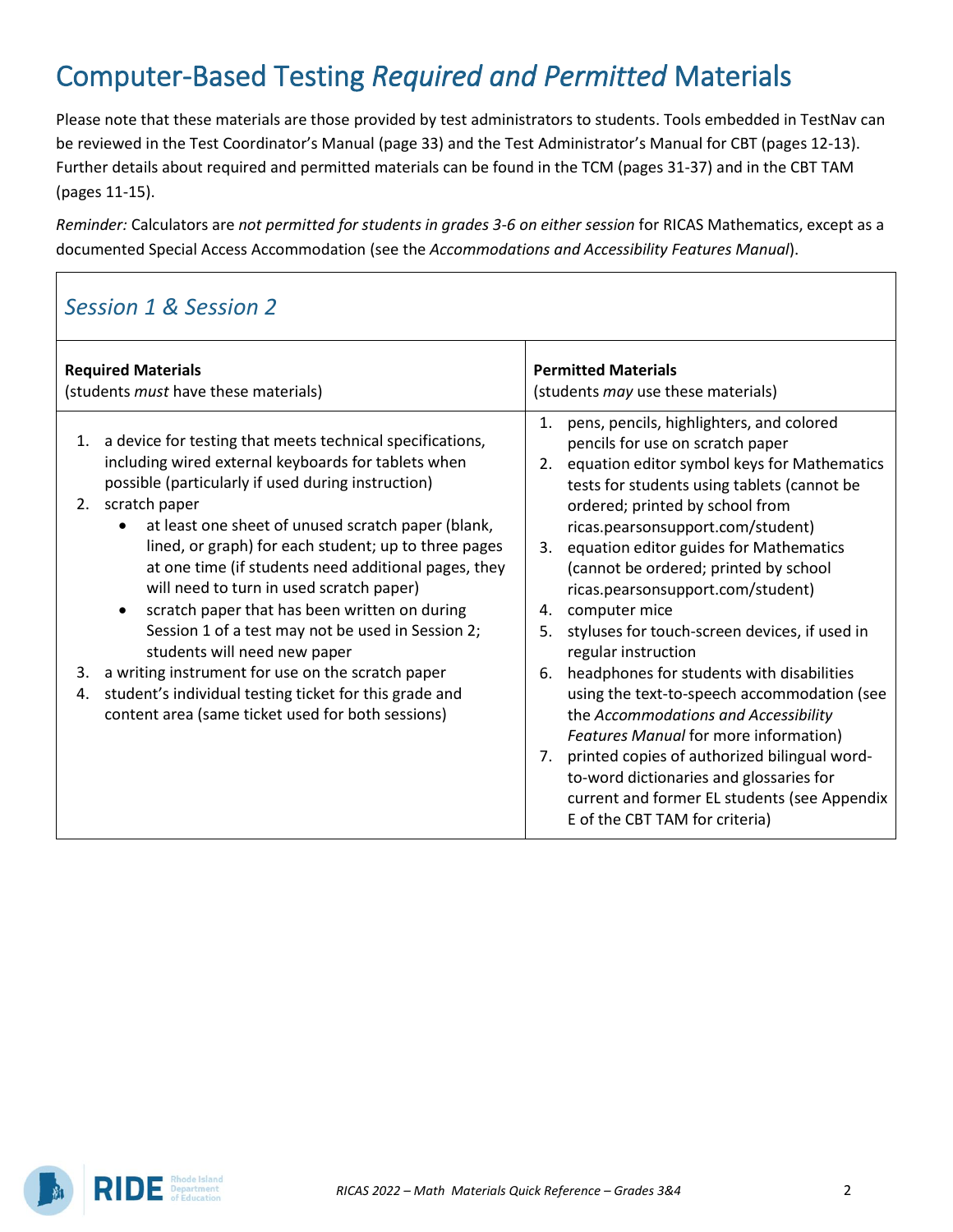# Materials Quick Reference Sheet *RICAS Mathematics – Grade 3 and Grade 4 – PBT*

This reference sheet lists the materials that can and cannot be used on RICAS Mathematics for grade 3 and grade 4 for *paper-based testing (PBT)*.

*Please note:* If a test administrator is administering a test to a student with accommodations documented in the student's IEP or 504 plan, the test administrator must refer to the *Accommodations and Accessibility Features Manual*, the RICAS Test Administrator's Manual (PBT), and (if applicable) the appropriate appendix in the *RISAP Test Coordinator's Handbook* for more information so that the accommodation is administered properly. Accommodations materials are not listed specifically on this reference sheet.

### Paper-Based Testing *Prohibited* Materials

| The following materials are prohibited during computer-based testing.                                                                                                                                                                                                                                                                                                                                                                                                                                                                                                                                                                                                                                                                                                                                                                                                                                                                                                                                                                                                                                                                                                                                                                                                                                                                                                                                                 |                                                                                                                                                                                                                                                                                                                                                                                                                                                                                 |  |  |
|-----------------------------------------------------------------------------------------------------------------------------------------------------------------------------------------------------------------------------------------------------------------------------------------------------------------------------------------------------------------------------------------------------------------------------------------------------------------------------------------------------------------------------------------------------------------------------------------------------------------------------------------------------------------------------------------------------------------------------------------------------------------------------------------------------------------------------------------------------------------------------------------------------------------------------------------------------------------------------------------------------------------------------------------------------------------------------------------------------------------------------------------------------------------------------------------------------------------------------------------------------------------------------------------------------------------------------------------------------------------------------------------------------------------------|---------------------------------------------------------------------------------------------------------------------------------------------------------------------------------------------------------------------------------------------------------------------------------------------------------------------------------------------------------------------------------------------------------------------------------------------------------------------------------|--|--|
| <b>Not Permitted At Any Time During Testing</b>                                                                                                                                                                                                                                                                                                                                                                                                                                                                                                                                                                                                                                                                                                                                                                                                                                                                                                                                                                                                                                                                                                                                                                                                                                                                                                                                                                       | <b>Prohibited Until After A</b><br><b>Student Has Completed Testing</b>                                                                                                                                                                                                                                                                                                                                                                                                         |  |  |
| These materials are prohibited at all times during a test session (even if a student<br>has finished testing and turned in all testing materials), including during a break or<br>during the transition to a test completion area:<br>cell phones<br>1.<br>other electronic devices<br>2.<br>smart watches<br>$\bullet$<br>e-book readers or electronic dictionaries<br>music players for one student's personal use or that of the whole class,<br>٠<br>earphones, ear buds, or headphones (other than noise blocking)<br>any device capable of taking photographs<br>٠<br>game consoles<br>٠<br>pocket translators<br>calculators<br>$\bullet$<br>computers or electronic tablets other than the one being used for testing<br>$\bullet$<br>any device that provides access to the Internet (such as certain<br>$\bullet$<br>calculators and fitness trackers) other than devices used for testing<br>editing devices (e.g., spelling or grammar checkers)<br>$\bullet$<br>English-language dictionaries or thesauruses<br>3.<br>school-provided rulers, including RICAS rulers from previous years<br>4.<br>accommodation materials, unless specified by a student's approved IEP or 504<br>5.<br>plan (e.g., Supplemental Mathematics Reference Sheet)<br>6. any reference or notes sheets (note: grades 3 and 4 do not have access to an<br>approved Standard Math Reference Sheet, that is for grades 5-8 only) | These materials are prohibited<br>while a student is still testing or<br>has test materials, but may be<br>provided to that student only<br>after the student has submitted<br>their test and turned in all<br>testing materials:<br>books<br>$1_{-}$<br>2. textbooks for subjects<br>other than the one being<br>tested<br>3. notebooks or other notes,<br>as well as flags or sticky<br>notes<br>4. handheld rulers other than<br>those provided in the<br>materials shipment |  |  |